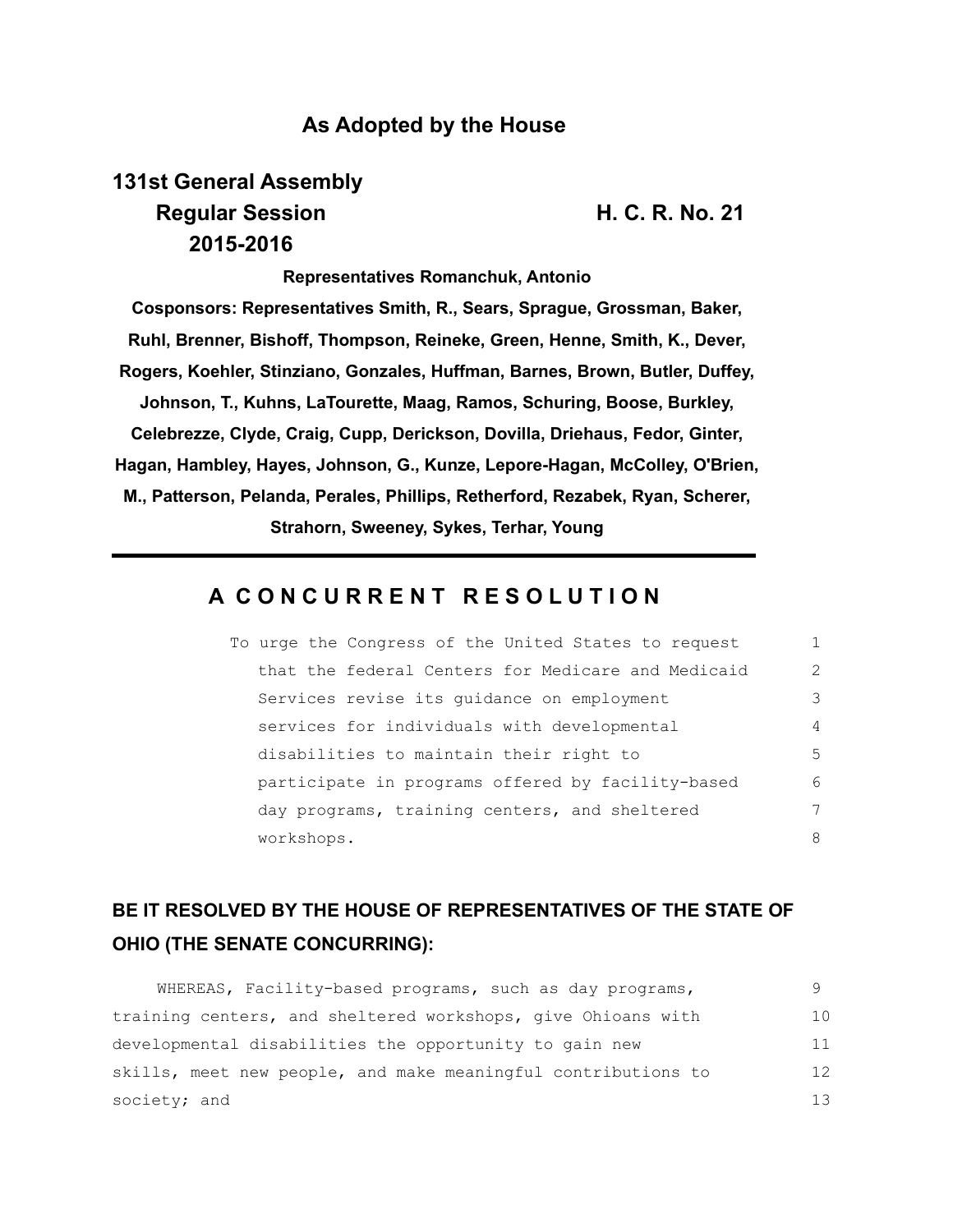### **H. C. R. No. 21 Page 2 As Adopted by the House**

WHEREAS, Many Ohioans with developmental disabilities choose to participate in programs offered by facility-based day programs, training centers, and sheltered workshops and receive great personal and social benefit from doing so; and 14 15 16 17

WHEREAS, The parents, guardians, and caregivers of many Ohioans with developmental disabilities are very supportive of facility-based day programs, training centers, and sheltered workshops and can attest to the benefits their programs provide; and 18 19 20 21 22

WHEREAS, Often, funding for services provided by facility-based day programs, training centers, and sheltered workshops is obtained through home and community-based services Medicaid waivers granted under section 1915(c) of the Social Security Act; and 23 24 25 26 27

WHEREAS, The home and community-based services Medicaid waiver program has been used in Ohio for many years to provide services for individuals with developmental disabilities and allows states to provide a range of services to Medicaid-eligible individuals who would otherwise require institutional care; and 28 29 30 31 32 33

WHEREAS, According to the Ohio Association of County Boards Serving People with Developmental Disabilities, county boards of developmental disabilities provide case-management services as well as actual delivery of community-based services to over 14,500 individuals through the home and community-based services Medicaid waiver program and coordinate early childhood services, educational services, residential services, and employment services for more than 90,000 children and adults; and 34 35 36 37 38 39 40 41 42

WHEREAS, There is growing concern that regulations adopted by the Centers for Medicare and Medicaid Services of 43 44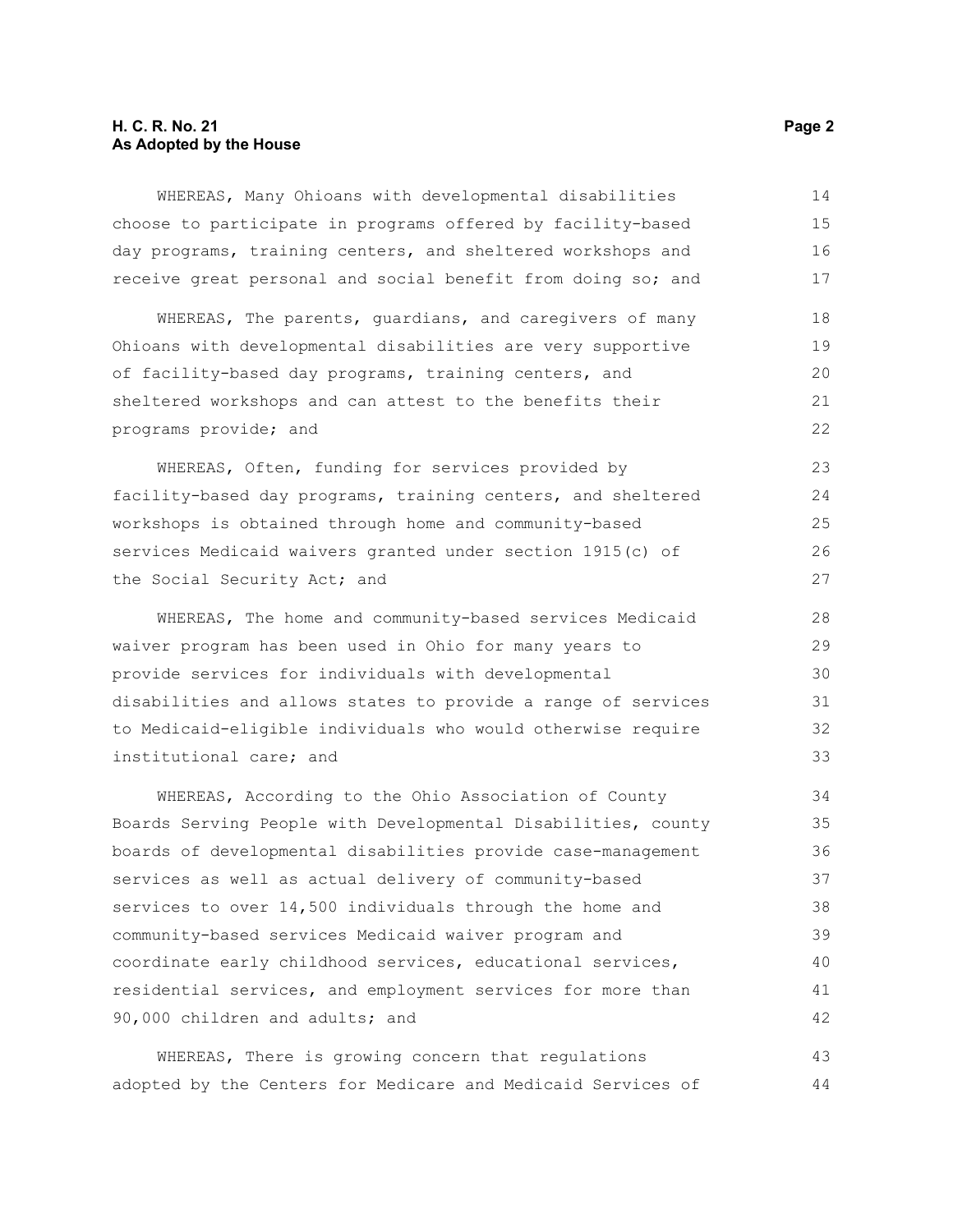#### **H. C. R. No. 21 Page 3 As Adopted by the House**

the United States Department of Health and Human Services and contained in 42 C.F.R. 441.301 significantly change the home and community-based services Medicaid waiver program and will reduce opportunities for individuals with developmental disabilities to participate in programs offered by facilitybased day programs, training centers, and sheltered workshops, including those offered by county boards of developmental disabilities; and 45 46 47 48 49 50 51 52

WHEREAS, County boards of developmental disabilities that provide case-management services as well as actual delivery of community-based services should remain as a service option and choice for individuals with developmental disabilities; and 53 54 55 56 57

WHEREAS, Individuals with developmental disabilities should be free to choose the settings in which they receive services, including facility-based day programs, training centers, and sheltered workshops; now therefore be it

RESOLVED, That we, the members of the 131st General Assembly of the State of Ohio, strongly urge the Congress of the United States to request that the Centers for Medicare and Medicaid Services reconsider the changes concerning participation in programs offered by facility-based day programs, training centers, and sheltered workshops and permit individuals with developmental disabilities to freely choose the settings in which they wish to receive employment services; and be it further 62 63 64 65 66 67 68 69 70

RESOLVED, That the Clerk of the House of Representatives transmit duly authenticated copies of this resolution to the President of the United States, the United States Secretary of Health and Human Services, the Director of the Centers for Medicare and Medicaid Services, the Speaker and Clerk of the United States House of Representatives, the President Pro 71 72 73 74 75 76